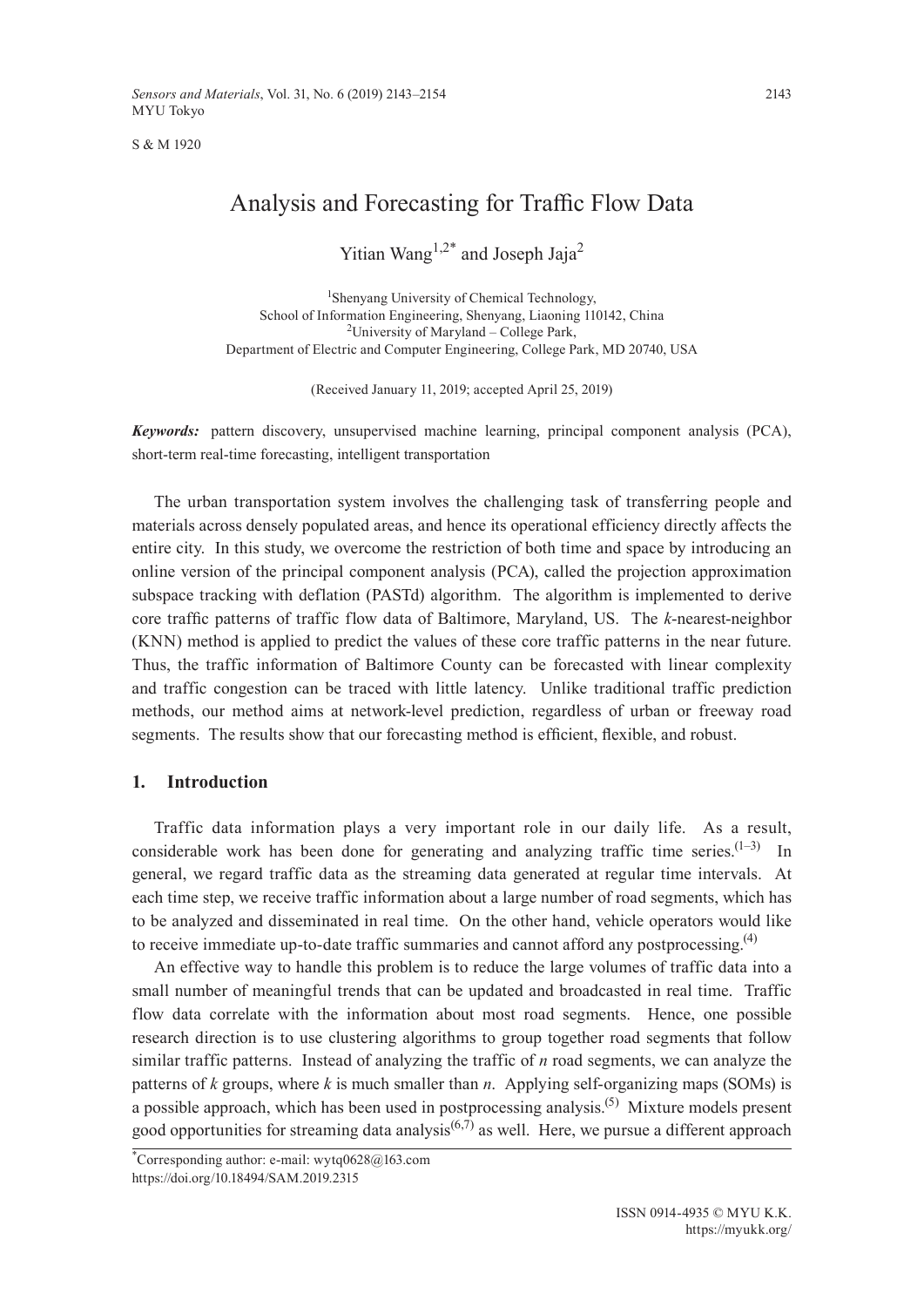based on finding patterns (or hidden variables) such that the time series of average speeds for each road segment can be generated using a linear combination of these patterns. References 8–10 explicitly focus on discovering hidden variables. In CluStream,  $^{(8)}$  patterns are found by an offline strategy based on stored data. Sakurai *et al*.<sup>(9)</sup> determined lag correlations among multiple streams. StatStream<sup>(10)</sup> uses discrete Fourier transform (DFT) to summarize streams within a finite window size. We would like to find a method that can find a relatively few inherent patterns in an online fashion with linear complexity, with no need for data buffering.

Short-term traffic prediction plays a crucial role in an intelligent transportation system (ITS). With reliable forecasting data, administrators can manage traffic networks effectively and travelers can decide on departure time or travel routes more easily.<sup>(11)</sup> Many statistical models have been proposed for short-term traffic forecasting. For example, time series models,  $(12,13)$ Bayesian models,  $^{(14)}$  Kalman filter models,  $^{(15)}$  and support vector machine regression models  $^{(16)}$ have been widely applied to predict motorway and freeway traffic conditions. Neural network models using artificial intelligence algorithms<sup> $(17-19)$ </sup> and unsupervised machine learning algorithms<sup>(20)</sup> have also gained researchers' attention recently. Until now, most models focus on motorways and freeways.<sup>(21,22)</sup> A network-level method is needed for better prediction. We require that the prediction method is efficient and scalable. Even though the number of road segments can become very large, the method should be able to make reliable prediction in real time. In this paper, we propose a method that can meet all the following requirements: online use, linear complexity, no need for data buffering, scalability, network level, and reliability.

## **2. Pattern Discovery for Traffic Flow Data**

**Problem Formulation** Given *n* time series corresponding to average speeds on *n* road segments, updated at each time step *t*, we aim to determine *k* hidden variables, where  $k \ll n$ , such that the linear combinations of these *k* hidden variables can be used to reconstruct the time series data. Thus, the dimension of the data set is significantly reduced. As a result, we can make more effective, low-cost prediction for speeds in the near future. Figure 1 shows an example of a time series of average speeds for a road segment over a week. The *x*-axis represents the minutes in a week ranging from 1 to 10080, while the *y*-axis represents the corresponding average speed in mph.



Fig. 1. (Color online) Time series for one road segment.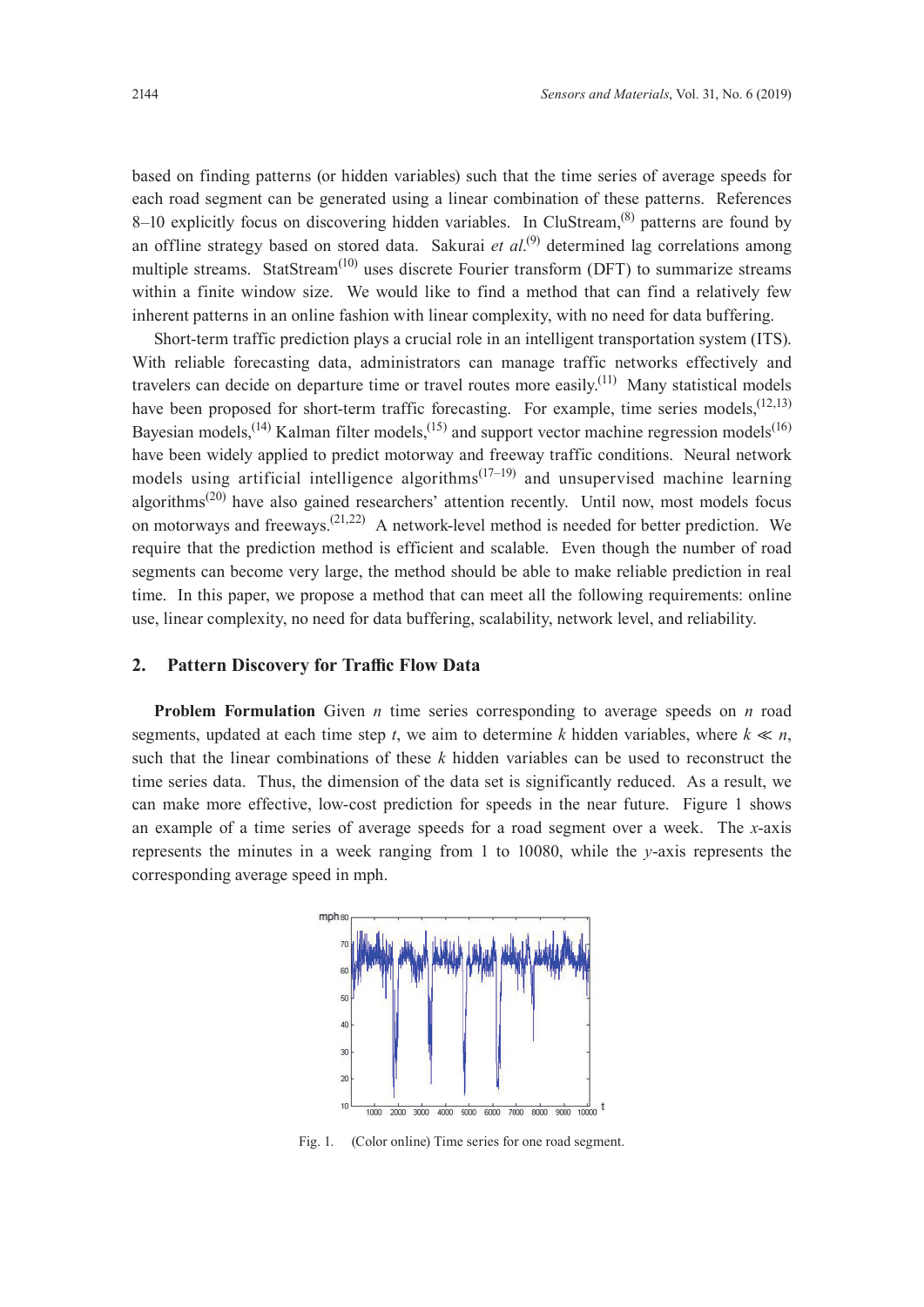## **2.1 Principal component analysis (PCA)**

PCA is a popular tool for data analysis by which high-dimensional data are projected onto a low-dimensional subspace while preserving most of the variance in the data. The method is simple and nonparametric.<sup>(4)</sup> In essence, PCA can be applied to reduce the dimension of a complex data set while revealing the hidden, simplified patterns underlying the data. In the following,  $x_t = [x_{1,t}, x_{2,t}, ..., x_{n,t}]$ <sup>T</sup>  $\in \mathbb{R}^n$  is an *n*-dimensional column vector of average speeds of different road segments at time step *t*.  $X_t = [x_1, x_2, ..., x_t] \in \mathbb{R}^{n \times t}$  can be viewed as an  $n \times t$ matrix, where a new column is added at each time step *t*.

There are several ways to explain the PCA technique. One way is to model the vector  $x_t$  as a linear combination of *k* hidden variables. That is, we express  $x_t = Wz_t$ , where  $z_t$  are *k* hidden variables whose values depend on the time step *t*, and  $k \ll n$ . *W* is an  $n \times k$  orthonormal matrix to be determined. Since *W* is orthonormal,  $WW^T = I_{k \times k}$ . Hence, we deduce that  $z_t = W^T x_t$ . Using this model, we can reconstruct each  $x_t$  using  $\tilde{x}_t = WW^T x_t$ . Assume that we want to focus on a time window of size *T*, and that we would like to reconstruct all the data within this window, say,  $X_T = [x_1, ..., x_T]$ . Then, our optimization (minimizing reconstruction error) can be formulated as

$$
\min_{\text{wortho.}} \sum_{\tau=1}^{T} \left\| \boldsymbol{x}_{\tau} - \left(\boldsymbol{W}\boldsymbol{W}^{\mathrm{T}}\right)\boldsymbol{x}_{\tau}\right\|^{2}.
$$
\n(1)

Using the singular-value decomposition (SVD) technique, the solution can be expressed as  $W = [w_1, ..., w_k]$ , where each column  $w_i$  is the eigenvector corresponding to the *i*-th largest eigenvalue of  $X_T$ . Then, the hidden variables are given by  $z_t = [z_{1,t}, ..., z_{k,t}]$ <sup>T</sup>  $=\left[\boldsymbol{w}_1^{\mathrm{T}}\boldsymbol{x}_t, ..., \boldsymbol{w}_k^{\mathrm{T}}\boldsymbol{x}_t\right]^{\mathrm{T}} \in \mathbf{R}^k$ . Thus, for any given  $k \le n$ , we can find an orthonormal matrix *W* and the *k* hidden variables *zt* to reconstruct the data.

## **2.2 Discovering hidden variables**

In this section, we show how to use PCA to find the most important patterns underlying our complex traffic data set. We firstly introduce a conventional PCA method to find the hidden variables so as to reconstruct the data set as accurately as possible. Then, we describe the online method that can update hidden variables at every time step with linear complexity.

 **Problem Formulation** Given *n* time series corresponding to average speeds on *n* road segments, updated at each time step *t*, we aim to determine *k* hidden variables  $z_t$ , where  $k \ll n$ , such that linear combinations of these *k* hidden variables can be used to reconstruct the data matrix within any time window of size *T*. Thus, the dimension of the data set is significantly reduced. As a result, we can make more effective, low-cost prediction of speeds in the near future.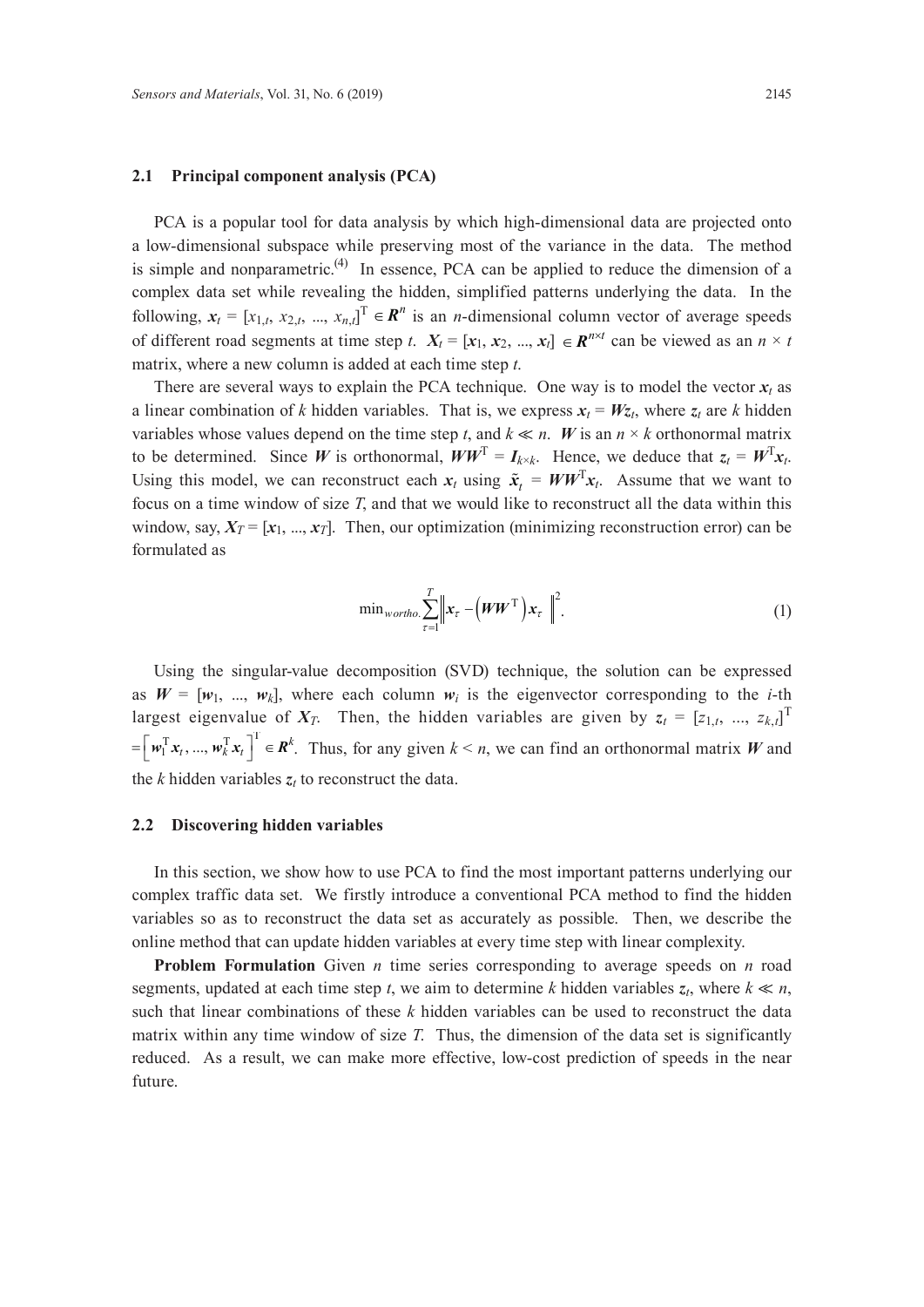## **2.2.1 Offline PCA pattern discovery**

As discussed in Sect. 2.1, we can identify the hidden variables by computing the eigenvectors of the sample covariance matrix of our input data. Then, we can use the first *k* eigenvectors to reconstruct the data matrix. More details are described in the following algorithm that generates the *k* hidden variables corresponding to the traffic data of *n* road segments over a time window of size *T*.

## **Algorithm 1. PCA Pattern Discovery**

Given: window size *T*, number of hidden variables *k*. After receiving every set of *T* streaming data vectors, we

- 1. organize the data into an  $n \times T$  matrix, i.e.,  $X_T \in \mathbb{R}^{n \times T}$ ,
- 2. normalize  $X_T$ ,
- 3. calculate the *k* eigenvectors corresponding to the *k* largest eigenvalues of  $X_T$ , i.e.,  $w_1$ , ...,  $w_k$ ,
- 4. compute the *k* hidden variables  $z_t = \left[ w_1^T x_t, ..., w_k^T x_t \right]^T$ , where  $x_t$  is the *t*-th column of  $X_T$ , and
- 5. reconstruct the data matrix  $\tilde{X}_T = WZ$ .

 $W = [w_1, ..., w_k]$  is called the weight matrix. For each element  $w_{i,j}$ , the magnitude  $|w_{i,j}|$ provides some indication on how much the *i*-th segment depends on the *j*-th hidden variable.(4)

## **2.2.2 Online projection approximation subspace tracking with deflation** (**PASTd) pattern discovery**

The previous PCA algorithm requires the buffering of the data for every time window and a significant amount of computation, namely, computing the first few eigenvectors of the sample covariance matrix, which can be fairly large. The PASTd algorithm, which is based on adaptive filtering techniques and PCA, is an online method that updates the hidden variables and weight matrix incrementally in linear time. The PASTd algorithm has been shown to perform very well in various settings and different applications, such as signal tracking for antenna arrays and image compression.

## **Algorithm 2. PASTd Pattern Discovery**

- 0. **Initialize**: *k* orthonormal weight vectors  $w_1(0) = [10, ..., 0]^T \in \mathbb{R}^n$ ,  $w_2(0) = [010, ..., 0]^T \in \mathbb{R}^n$ . etc.  $d_i(0)$ ,  $i = 1, ..., k$  to a small positive value.
- 1. As each point  $x_t$  arrives, set  $\hat{x}_1 = x_t$ .
- 2. For  $1 \le i \le k$ , we perform the following assignments and updates:

$$
z_i(t) = \mathbf{w}_i^{\mathrm{T}}(t-1)\hat{\mathbf{x}}_i,
$$
  
\n
$$
d_i(t) = \gamma d_i(t-1) + z_i(t)^2,
$$
  
\n
$$
\mathbf{e}_i(t) = \hat{\mathbf{x}}_i - z_i(t)\mathbf{w}_i(t-1),
$$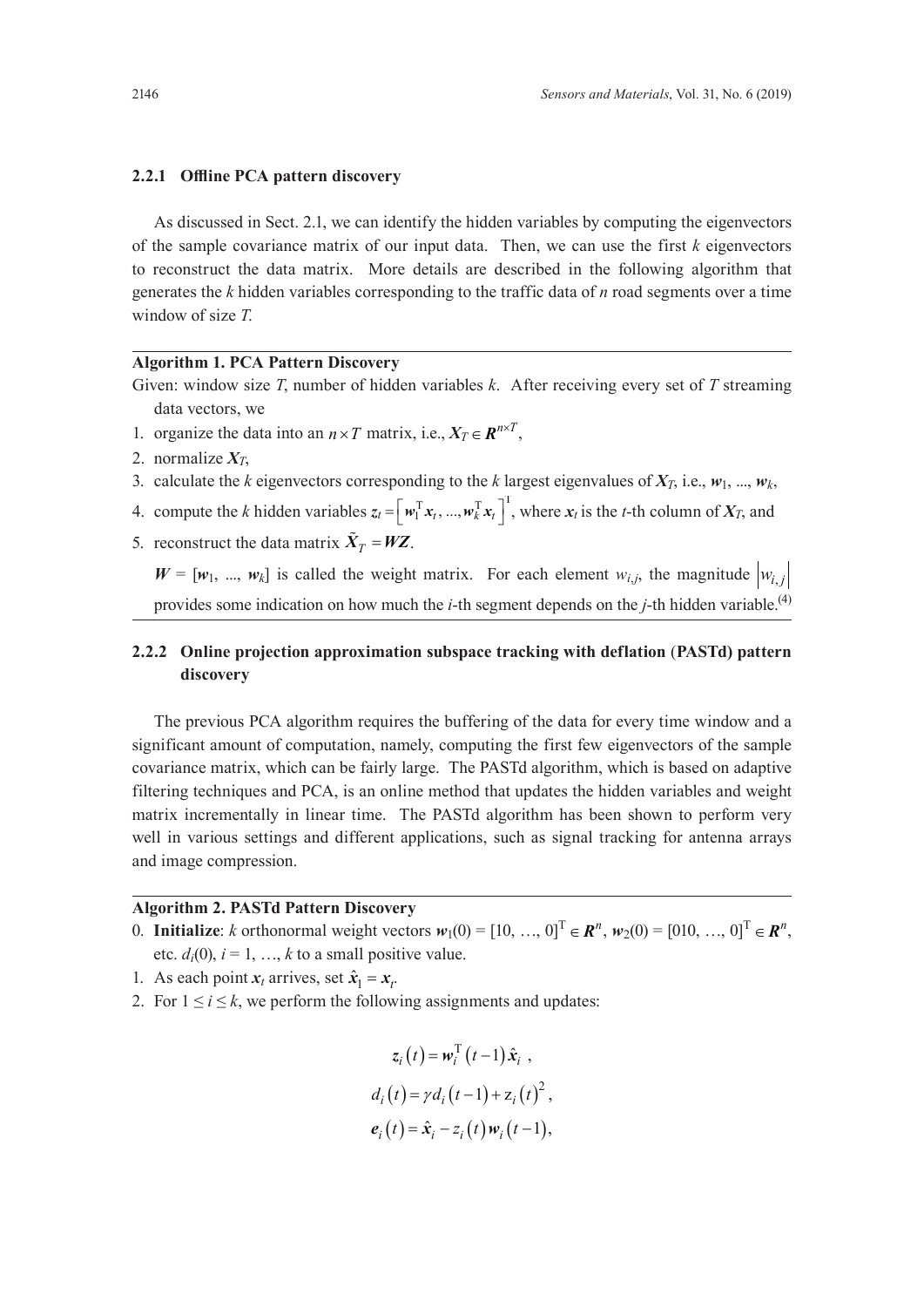$$
w_i(t) = w_i(t-1) + \frac{1}{d_i(t)} z_i(t) e_i(t),
$$
  

$$
\hat{x}_{i+1} = \hat{x}_i - z_i(t) w_i(t).
$$

Algorithm 2 enables the explicit computation of eigencomponents. In fact,  $w_i(t)$  is an estimate of the *i*-th eigenvector at time step *t*, and  $d_i(t)$  is an estimate of the corresponding eigenvalue of the matrix  $S_t$ , where  $S_t = \gamma S_t + x_t x_t^T$ . These eigenvalues may be used to estimate the number of hidden variables k, if it is not given. The use of the forgetting factor  $0 < y \le 1$  is intended to ensure that the data matrix  $S_t$  is more dependent on the most recent data. Since the traffic data is nonstationary, *γ* can guarantee the tracking ability and will give more precise estimates of the eigencomponents. The vector  $e_i(t)$  is the error between the true data and the reconstruction, and  $e_i(t) \perp w_i(t)$ . The step for updating the eigenvector  $w_i(t)$  can be interpreted as a gradient descent method with a self-tuning step size  $d_i(t)$ .

In the next section, instead of predicting average speeds, we predict hidden variables. Thus, significant amounts of computational time and energy could be saved. The method of using the PASTd to make travel time prediction is shown as

$$
\hat{z}(t+1) = f(z(t)),
$$
  
\n
$$
\hat{x}(t+1) = \hat{z}_1(t+1)w_1(t) + \ldots + \hat{z}_k(t+1)w_k(t),
$$
\n(2)

where  $f(t)$  is the forecasting hidden variables  $\hat{z}(t)$  and  $\hat{x}(t+1)$  is the forecasted speed at time *t*.

#### **3. Short-term Forecasting for Traffic Flow Data**

In this section, we start by giving a brief introduction about the *k*-nearest-neighbor (KNN) method. Then, we show how to apply the KNN method to forecasting the hidden variables over the next brief time horizon. In our work, we found that, for each day of a week, the hidden variables follow similar patterns. Thus, we can forecast the hidden variables for the  $(l + 1)$ -th Wednesday by using the hidden variables in the past *l* Wednesdays.

## **3.1 KNN method**

The KNN method collects historical data as the sample database. In our case, a *k*-dimensional vector  $z_t = [z_{1,t}, \ldots, z_{k,t}]$  is stored, where  $z_{i,t}$  is the *i*-th hidden variable for time step *t*. Then, the Euclidean distances between all sample points and current data are calculated to generate the KNN's nearest neighbors. Finally, future hidden variables are forecasted by using a weighted average of these KNN's nearest neighbors.

The KNN method is presented in Algorithm 3. To deal with missing data of vehicle speeds, we use the values at the previous time step or the average of the two previous time steps. Thus, we have 1440 time steps for each day. We note that  $h_f$  is the forecasted horizon, while  $h_p$  is the past horizon.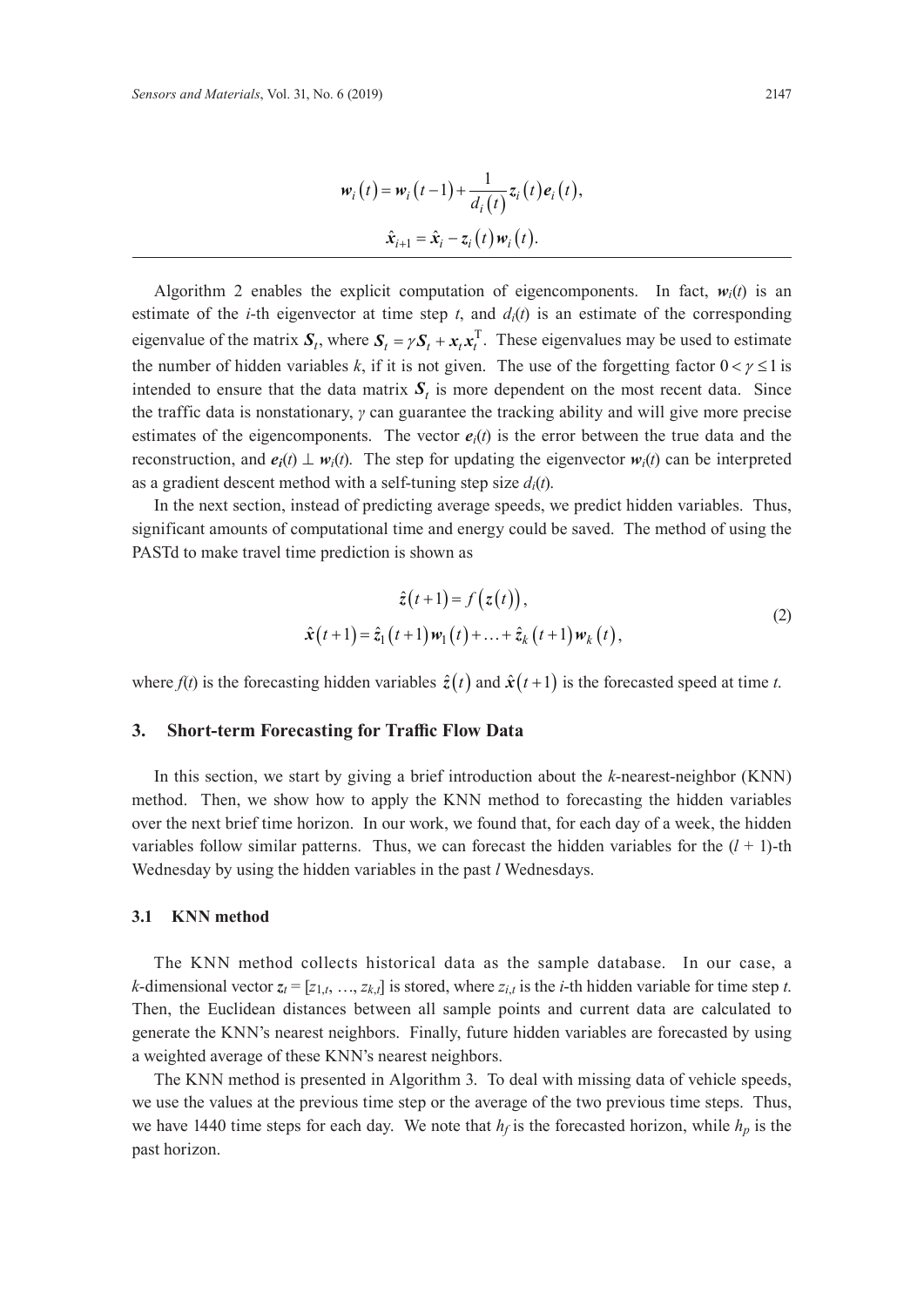## **Algorithm 3. KNN Method**

- 0. **Initialize**: *w* equal to the values from the last sample data.
- 1. At time step *t* during the (*l* + 1)-th week, collect the *l* historical data  $z_{t-hf}(j), ..., z_{t-1}(j), 1 \leq j \leq 1$ .
- 2. Compute the Euclidean distances between  $z_{i,t-hp}(l + 1)$ , …,  $z_{i,t-1}(l + 1)$  and the l historical data.
- 3. Find the KNN nearest neighbors with the first KNN shortest distances *d*1, …, *dknn*, and the corresponding weeks are *l*1, …, *lknn*.
- 4. Forecast the hidden variables with the horizon  $h_f$  using  $z_{i,t+h_f} = \frac{f}{\sum_{n=1}^{\infty} h_n}$ =

$$
=\frac{\sum_{j=1}^{knn}\frac{1}{d_j}z_{i,t+h_f,l_j}}{\sum_{j=1}^{knn}\frac{1}{d_j}}
$$

.

- 5. Forecast the vehicle speeds as  $\tilde{x}_{t+h_c} = Wz_{t+h_c}$ .
- 6. Update *w*, *d* using the PASTd method and go to the next time step.

## **3.2 Forecasting algorithm**

Combining the KNN method with the PASTd algorithm, our complete forecasting algorithm is shown in Algorithm 4.

## **Algorithm 4. Forecasting Algorithm**

- 0. **Initialize**: *k*, *knn*, *hp*, *hf*, *l.*
- 1. For each time *t*, receive the speed  $x_i$ .
- 2. Compute the corresponding hidden variables  $z(t)$  by the PASTd algorithm.
- 3. Collect the hidden variables into a matrix for each day for consecutive *l* weeks as historical data.
- 4. Forecast the hidden variable for the  $(l + 1)$ -th week using the KNN method.
- 5. Forecast  $x_{t+h_f}$  through the hidden variables generated at the last step.
- 6. Compute the error between forecasted and actual speeds.

**Updating sample data** After the  $(l + 1)$ -th week, sample data should be updated to forecast the speeds during the  $(l + 2)$ -th week. In our algorithm, we disregard the sample data in the first week and add the data corresponding to the  $(l + 1)$ -th week. Thus, the space to store historical data is fixed.

## **4. Results**

## **4.1 Reconstruction results**

In this section, we show the reconstruction results obtained by using both the classical PCA and online PASTd methods. We then compare these two methods in terms of accuracy as well as time efficiency. The data we used are vehicle probe project (VPP) data granted by the RITIS system. In our tests, we chose  $n = 48$  road segments over a whole week, which amount to  $7 \times$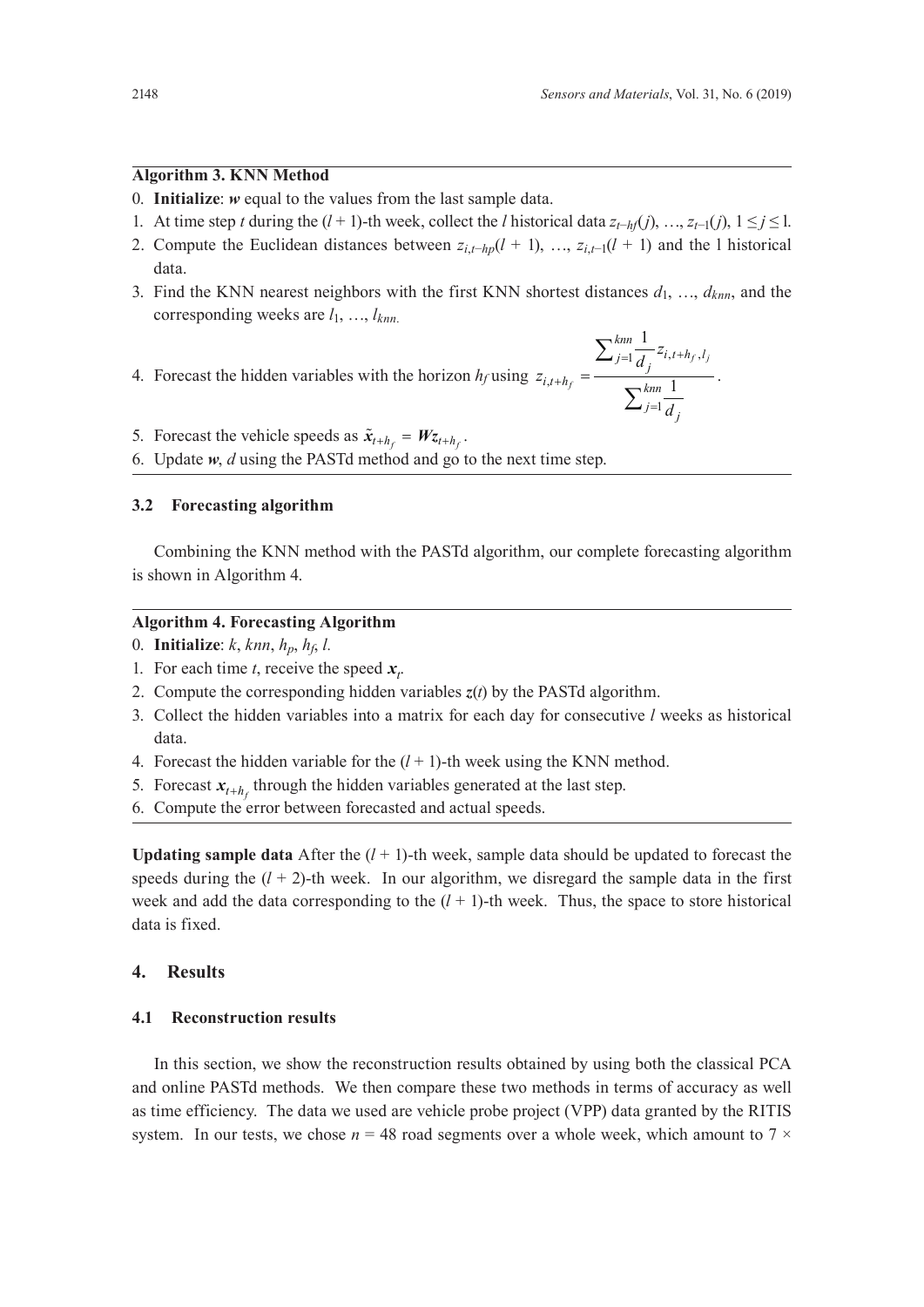$24 \times 60 = 10080$  vectors each of dimension 48. These 48 segments were randomly chosen from all the road segments of the State of Maryland. The order of the days are Sunday, Monday, ..., to Saturday. If any data is missing, we use the data of the previous time step to fill-in the gap.

#### **4.1.1 PCA performance**

In our test, the time window size is selected to be  $T = 30$ , meaning that we buffer the data and compute the covariance matrix every 30 min. We use  $k = 2$  hidden variables to reconstruct the data matrix within each time window.

In Fig. 2(a), the blue line shows the original data, while the red line corresponds to the reconstructed data. As we can see, our reconstruction captures the largest statistical variance and has a small deviation from the true data. Figure 2(b) shows the first two hidden variables for one window with size  $T = 30$ . Note that these are the hidden variables for the normalized data. Thus, the *y*-axis value illustrates the deviation from the mean. Although this figure represents the patterns for only one time window, we find that the hidden variables for other windows follow similar patterns. Owing to such characteristics, we are able to make predictions for hidden variables.

Figures 3(a) and 3(b) show how changing the values of the parameters affects the performance. In our test, we vary the time window size *T* from 15 to 60 min and the number of hidden variables from two to five. Here, we use the mean square error (MSE) to value the accuracy and the CPU runtime to value the runtime. In Fig. 3(a), the smaller the window size and the larger the number of hidden variables, the better the performance. In Fig. 3(b), the runtime is in seconds. As we can see, the larger the window size and the smaller the number of hidden variables, the faster the algorithm, which is to be expected. Thus, there is a trade-off between the reconstruction error and the runtime. The results show that the PCA is suitable for traffic flow data reconstruction.



Fig. 2. (Color online) (a) PCA reconstruction using *k* = 2 patterns for one road segment and (b) hidden variables for one window.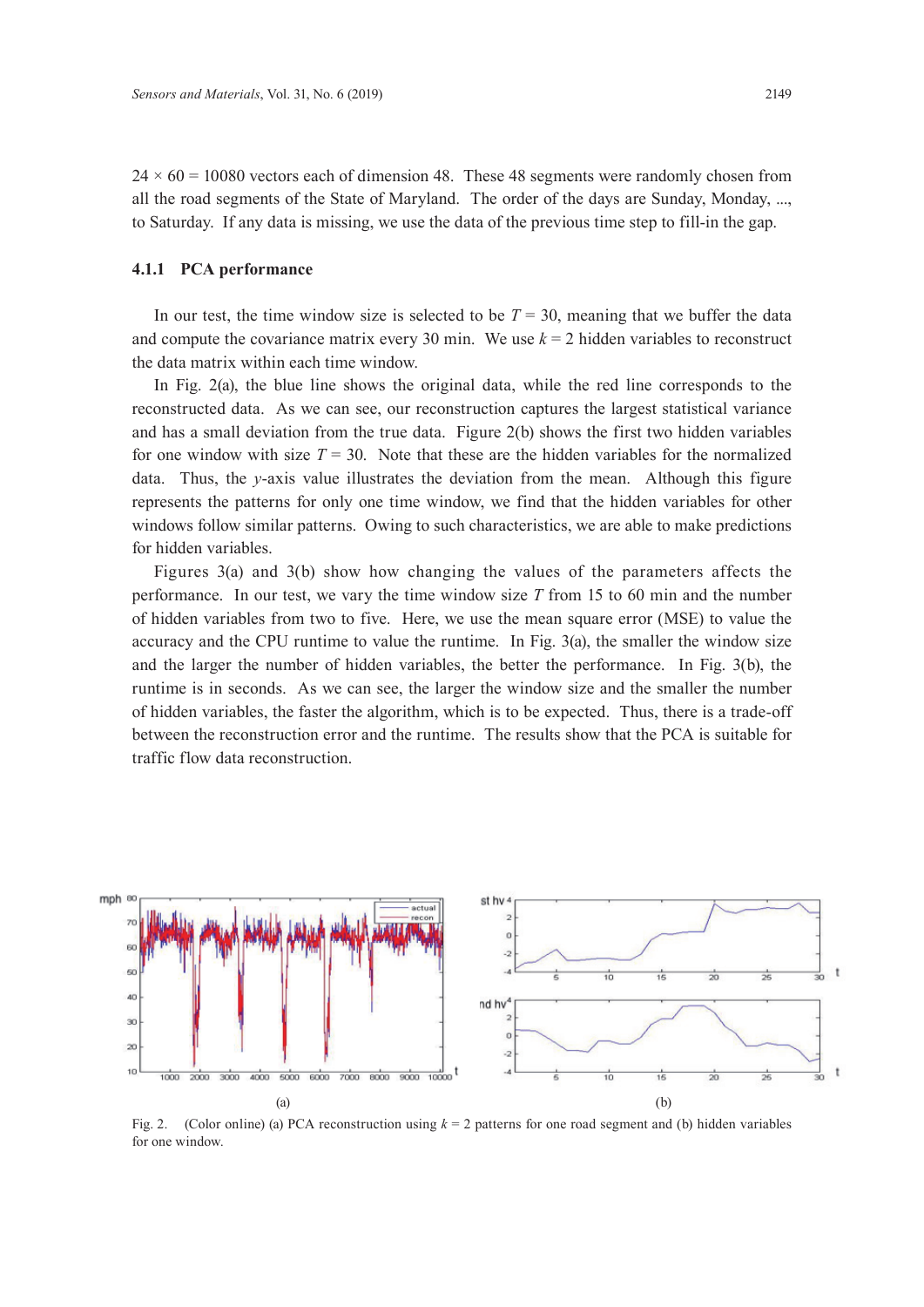

Fig. 3. (Color online) PCA performance. (a) Reconstruction error and (b) runtime.

## **4.1.2 PASTd performance**

For PASTd, we use  $k = 2$  hidden variables to update the two hidden variables and weight matrix at every time step. In Fig. 4(a), the blue line represents the original data and the red line shows the reconstructed data. We can barely see blue lines in our figures, meaning that our reconstruction is basically the same as the original data. Figure 4(b) illustrates the time series of the two hidden variables determined over a week. As we can see from the time series of the first hidden variable, the five weekdays show similar patterns, while weekend days show different patterns. This can be justified by the fact that weekdays have obvious rush hours, while weekends do not necessarily follow that pattern. Also, the first hidden variable captures the largest variance and hence there will be significant differences between weekdays and weekends.

In PASTd, we update the weight matrix as well as hidden variables incrementally at each time step. The only parameter that matters is the number of hidden variables *k*. As in the previous subsection, we test the performance of PASTd in terms of reconstruction error and time efficiency as functions of *k*.

Figures 5(a) and 5(b) show how changing the values of the parameters affects the performance. As we can see, by using a large number of hidden variables, we can obtain a high accuracy, while a small number of hidden variables leads to a short runtime. We note that even for  $k = 2$ , the error is less than 0.3 mph, while for  $k = 5$ , the runtime is less than 1.5 s over a week. The results show the high competence and robustness of the PASTd method.

We compare the performance between PCA and PASTd in terms of accuracy and time efficiency. For accuracy, online PASTd outperforms classical PCA probably because PCA captures only the patterns in a single time window, while PASTd incrementally updates the patterns taking into consideration the overall past with more weight assigned to the most recent ones. Another reason might be that PCA is sensitive to the window size *T*. For time efficiency, PASTd outperforms PCA again because PASTd has a linear complexity *O*(*n*), while PCA has at least  $O(n^3)$ . When *n* increases, the difference will be substantially larger. Thus, we choose the PASTd method for real-time traffic pattern discovery.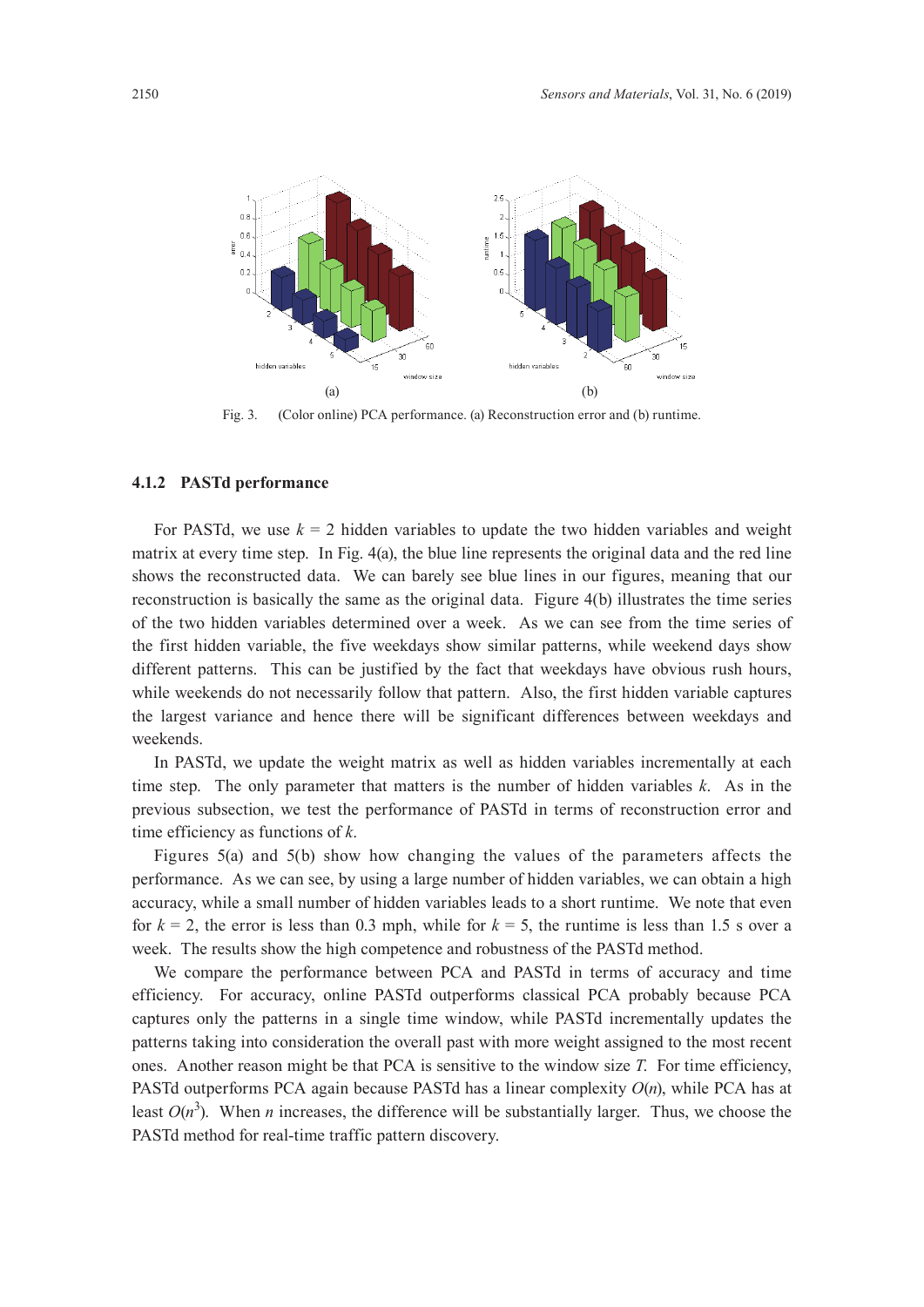

Fig. 4. (Color online) (a) PASTd reconstruction using *k* = 2 patterns for one road segment and (b) hidden variables over a week.



Fig. 5. (Color online) PASTd performance. (a) Reconstruction error and (b) runtime.

#### **4.2 Forecasting results**

In this section, we show the forecasting results of our proposed algorithm. We choose the MSE and mean absolute proportion error (MAPE) as the performance measurements.

The data used to evaluate the performance are the vehicle speeds collected in Baltimore County, Maryland, which contain 1751 road segments. We set the speeds during the first 40 weeks in 2014 as the sample data and try to forecast the speeds for the 41st week. To obtain the highest time and space efficiency, we choose  $k = 1$ ,  $knn = 1$ , and  $h_p = 1$ , and test the performance by varying the forecasting horizon  $h_f$ .

Figure 6 shows the forecasting results with  $h_f = 60$  for the first road segment, where the blue line represents the actual speeds, while the red line corresponds to the forecasted speeds. As we can see, our forecasting algorithm captures the largest statistical variance and has a small deviation from the true data. Table 1 provides more specific performance characteristics at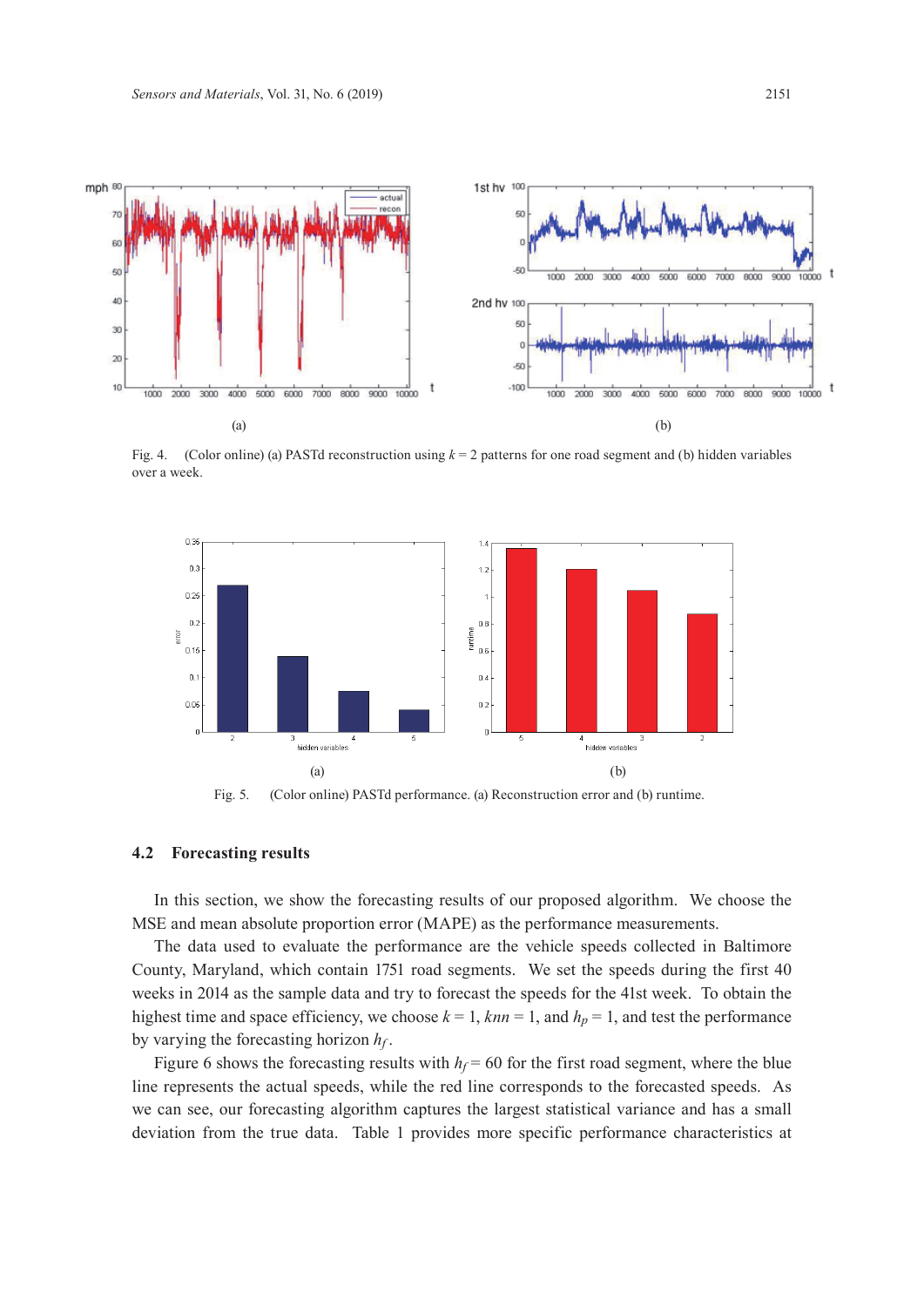

Table 1

| 60           |
|--------------|
| 7.26<br>8.74 |
| 5.20<br>4.83 |
|              |





Fig. 7. (Color online) Forecasting results for the first 9 road segments using (a) our method and (b) historical mean.

various forecasting horizons. When  $h_f$  increases, MSE and MAPE do not increase rapidly, verifying the effectiveness and robustness of our forecasting method.

To further show the advantage of our forecasting algorithm, we compare our method with the historical mean method, which also reduces the data dimension to 1. Figure 7(a) shows the forecasting results of our method, while Fig. 7(b) shows those of the historical mean method. As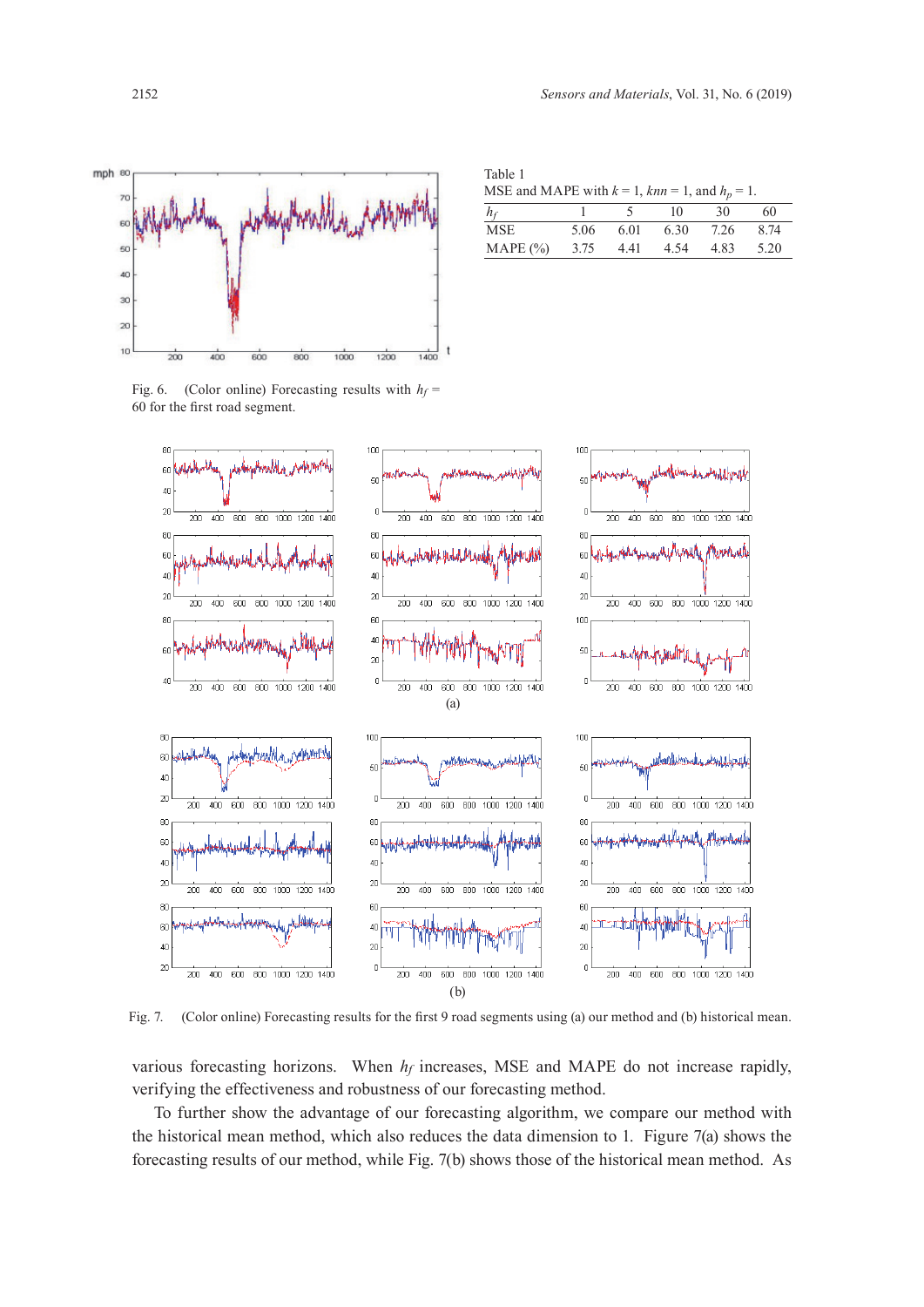

Fig. 8. (Color online) Forecasting results with  $k = 1$ ,  $h_p = 1$ , and  $h_f = 60$ , correspond to the worst and best performance characteristics in terms of (a) MSE and (b) MAPE.

we can see, the historical mean method can barely capture the statistical variance. Moreover, its  $MSE = 45.60$ , which is much larger than ours.

#### **4.3 Robustness test and outliner detection**

The top figure in Fig. 8(a) corresponds to the road segment with the largest MSE, while the bottom figure with the smallest MSE. The road segment whose speed changes frequently may lead to a larger MSE. Note that, even in the worst case, our method can still capture the speed changes and make accurate predictions very quickly. Similarly, the top figure in Fig. 8(b) corresponds to the road segment with the largest MAPE, while the bottom figure with the smallest MAPE. The results are consistent with MSE.

We note that, in both worst cases of MSE and MAPE, the vehicle speeds change too frequently to be realistic. It is reasonable to doubt that the sensors for detecting these two road segments are nonfunctional. As a result, our forecasting algorithm helps detect outliners as well.

#### **5. Conclusions**

In this study, we managed to make short-term real-time prediction of traffic flow data of Baltimore, Maryland, US. We applied VPP data from the RITIS system, which are the true world data. PCA is used to derive core traffic patterns from streams of traffic data on a large number of road segments. Furthermore, a more efficient online method, called the PASTd algorithm, is implemented to reduce the data dimension. We use the KNN method to predict the hidden variables. As a result, we are able to forecast the speeds for all the road segments in linear complexity. Our method aims at network-level prediction, regardless of freeway or urban road segments. As far as we know, our method is the first traffic flow data prediction scheme that meets the following requirements: scalability, linear complexity, and no need for data buffering. It also overcomes the restriction of both time and space.